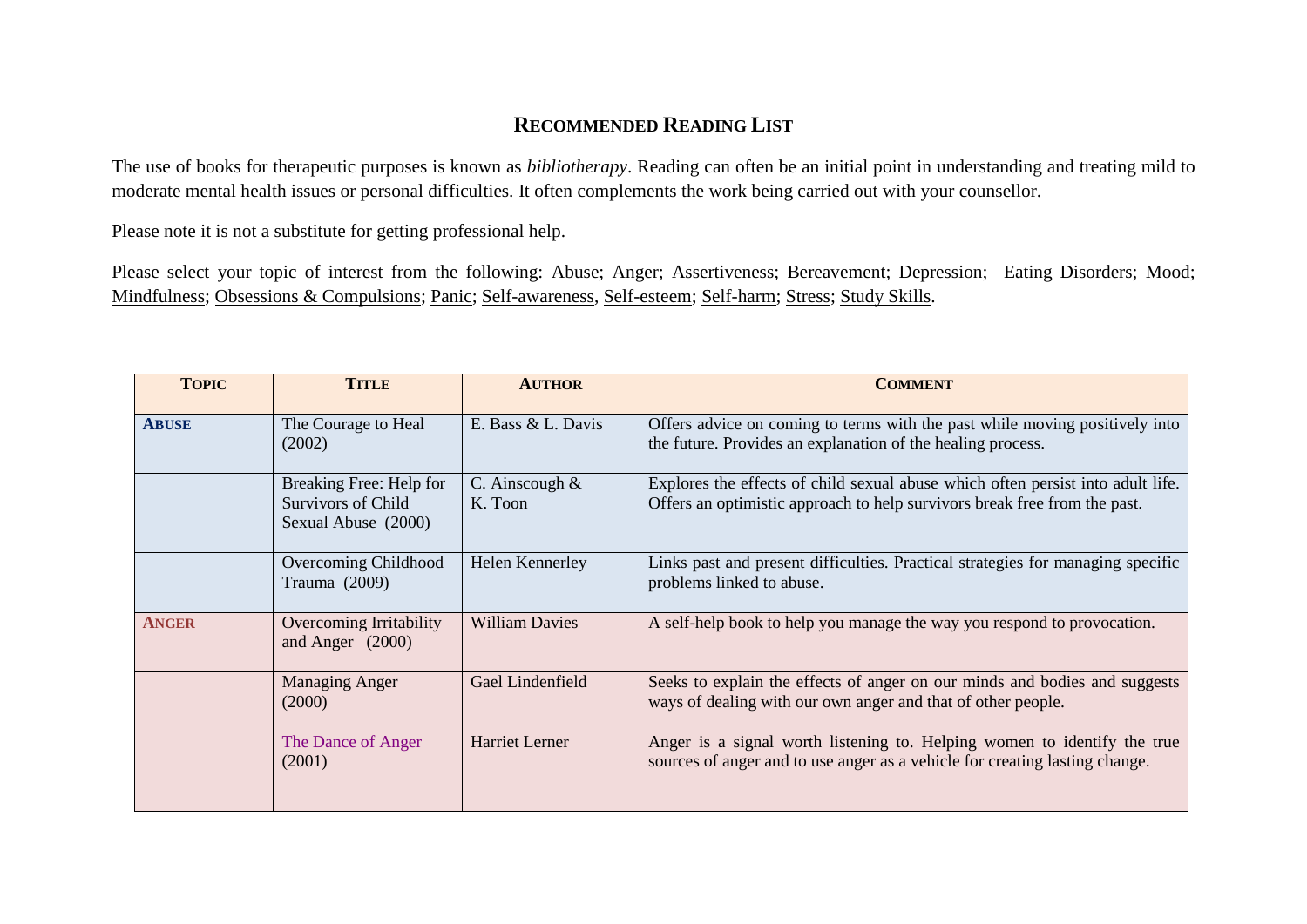| <b>ANXIETY</b>       | <b>Overcoming Anxiety</b><br>(1997)                                                        | Helen Kennerley          | Offers expert advice on managing worries, fears and anxieties that can impair<br>the quality of one's life.                                                 |
|----------------------|--------------------------------------------------------------------------------------------|--------------------------|-------------------------------------------------------------------------------------------------------------------------------------------------------------|
|                      | The Anxiety and Phobia<br>Workbook (2000)                                                  | Edmund J.Bourne          | A helpful and practical guide to working on anxiety and phobias.                                                                                            |
|                      | Overcoming Social<br>Anxiety and Shyness<br>(1999)                                         | Gillian Butler           | A self-help manual and easy-to-use guide for those who suffer from all<br>degrees of social anxiety and shyness.                                            |
|                      | Feel the Fear and Do it<br>Anyway (2007)                                                   | Susan Jeffers            | Offers a clear-cut plan to help with misconceptions about fear and replace<br>them with attitudes of strength and conviction.                               |
|                      | Self Help for your<br>Nerves (1977)                                                        | <b>Claire Weeks</b>      | A guide explaining the principles of anxiety reduction and offers some<br>treatment suggestions.                                                            |
| <b>ASSERTIVENESS</b> | <b>Assert Yourself</b><br>(1992)                                                           | Gael Lindenfield         | A self-help assertiveness programme for men and women.                                                                                                      |
|                      | A Woman in Your Own<br>Right (1982)                                                        | Anne Dickson             | An assertive approach to building self-esteem and strengthen the ability to<br>make choices in life. Manage the anxiety and stress of difficult situations. |
| <b>BEREAVEMENT</b>   | Facing Grief:<br>Bereavement & the<br>Young Adult (1991)                                   | Susan Wallbank           | Advice and help for young people experiencing the loss of a loved one.                                                                                      |
|                      | A Special Scar: The<br><b>Experience of People</b><br><b>Bereaved by Suicide</b><br>(2001) | <b>Alison Wertheimer</b> | Addresses the issues faced by those bereaved by suicide.                                                                                                    |
|                      | The Courage to Grieve<br>(2009)                                                            | Judy Tatelbaum           | Advice on the immediate experience of death and the grief that follows.                                                                                     |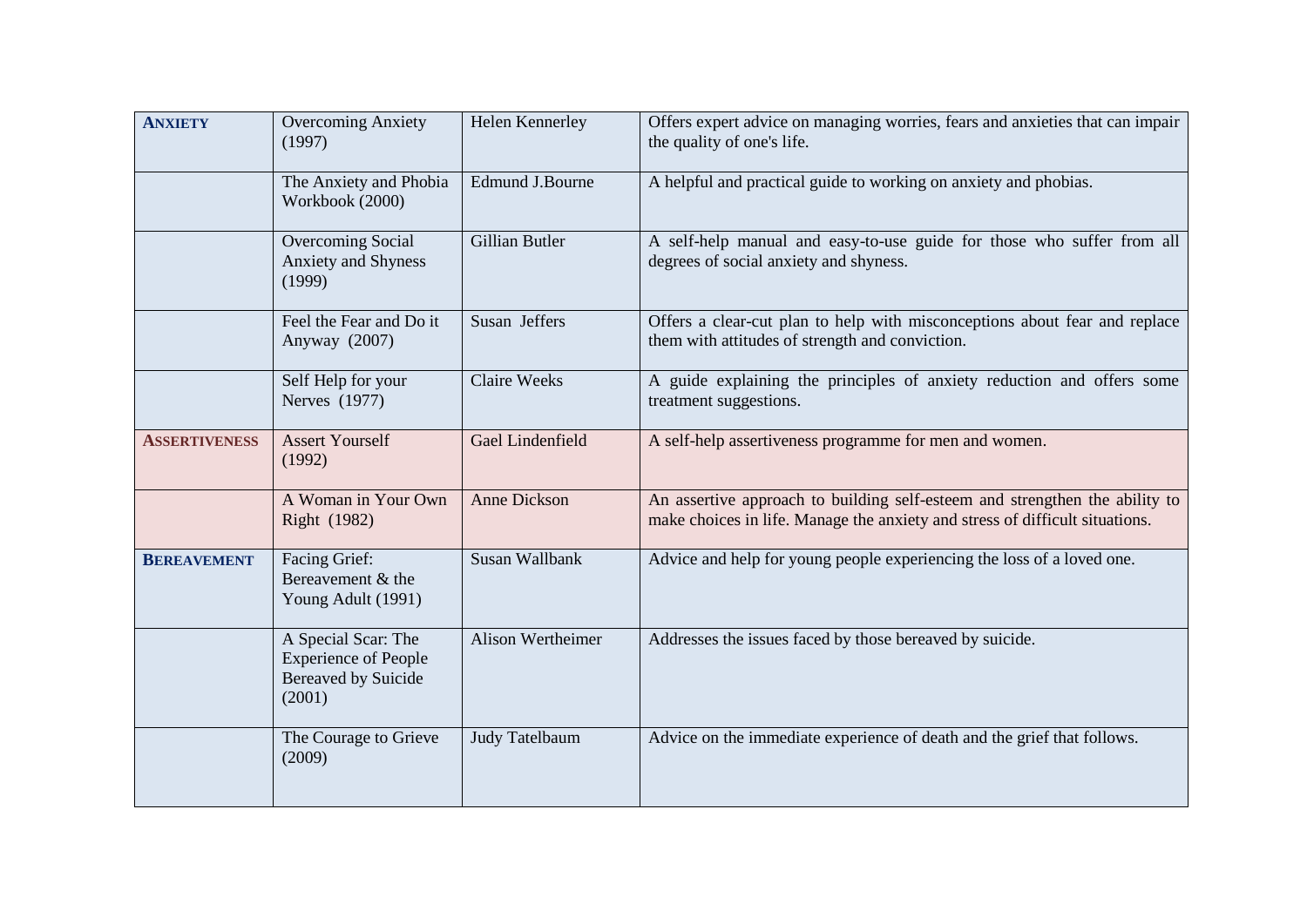| <b>DEPRESSION</b>                 | <b>Overcoming Depression</b><br>(1997)                    | Paul Gilbert                     | A self-help manual of step by step suggestions and practical ideas for gaining<br>control over depression and low mood.                                                                   |
|-----------------------------------|-----------------------------------------------------------|----------------------------------|-------------------------------------------------------------------------------------------------------------------------------------------------------------------------------------------|
|                                   | Depression: The<br><b>Common Sense</b><br>Approach (1999) | <b>Tony Bates</b>                | A practical and accessible book which explains depression, outlines the signs<br>and symptoms, and provides the necessary tools to help one deal with it.                                 |
|                                   | Depression: The way out<br>of your prison<br>(2011)       | Dorothy Rowe                     | Depression is not an illness requiring drugs in all cases, but a defense we<br>may use to hold ourselves together when we feel our lives are falling apart.                               |
|                                   | <b>Flagging The Problem</b><br>(2007)                     | <b>Harry Barry</b>               | Addresses the deficit in public knowledge relating to the understanding of<br>mental health problems such as depression, anxiety, addiction and suicide.                                  |
|                                   | Feeling Good: The New<br>Mood Therapy (2000)              | David Burns                      | A drug-free guide that uses scientifically tested methods to improve mood<br>and stave off the blues in relation to mental health problems.                                               |
|                                   | The Mindful Way<br>through Depression<br>(2007)           | Mark Williams et al              | A self-help guide offering helpful relief from your depression through the<br>practice of mindfulness and cognitive therapy.                                                              |
| <b>EATING</b><br><b>DISORDERS</b> | <b>Overcoming Binge</b><br>Eating (2005)                  | Christopher Fairburn             | Provides a comprehensive account of current knowledge about binge eating<br>problems. Seeks to dispel many of the myths associated with binge eating.                                     |
|                                   | Getting Better Bit(e) by<br>Bit(e) (1993)                 | U. Schmidt &<br>J. Treasure      | A survival guide for sufferers of Bulimia Nervosa and Binge Eating<br>disorders.                                                                                                          |
|                                   | Overcoming Anorexia<br>Nervosa (2002)                     | C. Freeman &<br>P. Cooper        | A complete self-help recovery programme based on CBT                                                                                                                                      |
| <b>MOODS</b>                      | The Feeling Good<br>Handbook<br>(2000)                    | David Burns                      | Free yourself from fears, phobias, panic attacks, procrastination, and marital<br>conflict. Overcome self-defeating attitudes and discover the five secrets of<br>intimate communication. |
|                                   | Mind Over Mood<br>(1995)                                  | D. Greenberger $&$<br>C. Padesky | Draws on principles of cognitive therapy to help clients understand and<br>improve their moods.                                                                                           |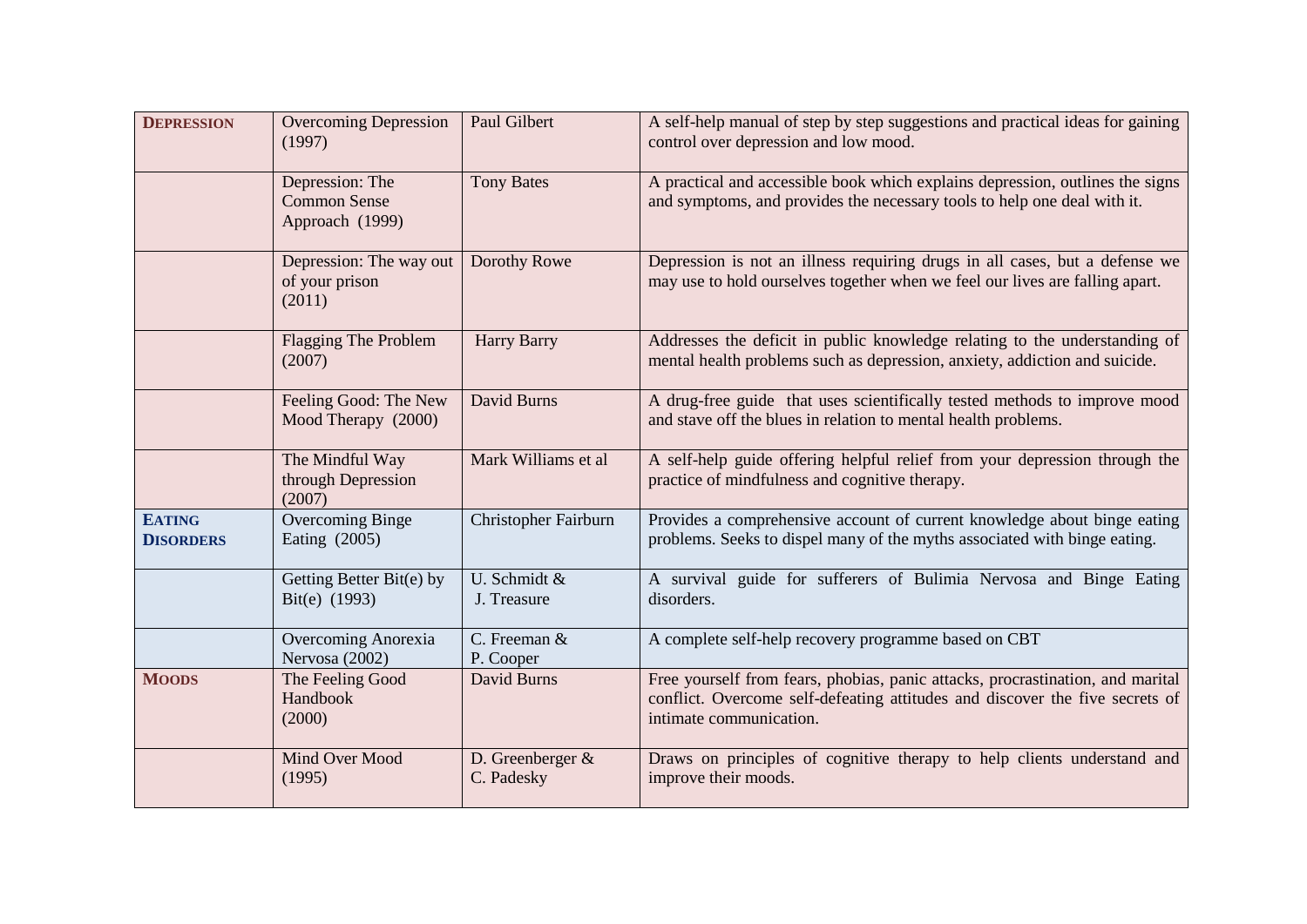|                                                        | <b>Overcoming Mood</b><br><b>Swings (2001)</b>                                       | Jan Scott             | Aimed to help people identify and manage their mood swings more<br>effectively. Also provides background information on depression and mania.         |
|--------------------------------------------------------|--------------------------------------------------------------------------------------|-----------------------|-------------------------------------------------------------------------------------------------------------------------------------------------------|
| <b>OBSESSIONS &amp;</b><br><b>COMPULSIONS</b>          | Overcoming Obsessive<br>Compulsive Disorder<br>(2005)                                | D. Veale & R. Willson | A self-help guide for those suffering distress caused by disturbing thoughts,<br>images or urges.                                                     |
|                                                        | Overcoming Obsessive<br>Thoughts (2005)                                              | C. Purdon & D. Clark  | Learn to identify and manage intrusive thoughts and overcome the fears<br>associated with such unwanted obsessions.                                   |
|                                                        | <b>Brain Lock: Free</b><br>yourself from<br>obsessive compulsive<br>behaviour (1996) | J. Schwartz           | CBT-based self-help resource. Offers a simple 4-step programme that<br>appears to be quite effective.                                                 |
| <b>PANIC</b>                                           | <b>Overcoming Panic</b><br>(1997)                                                    | <b>Derrek Silove</b>  | Addresses the issues surrounding panic attacks and their causes and how<br>panic disorder is diagnosed.                                               |
|                                                        | Panic Attacks (2000)                                                                 | Christine. Ingham     | This authoritative guide explains what panic attacks are, why they happen<br>and what every sufferer can do to empower themselves and regain control. |
|                                                        | <b>When Panic Attacks</b><br>(2003)                                                  | Aine. Tubridy         | Explains the psychological and physiological impact of having a panic<br>attack. Offers skills and strategies to sufferers of persistent panic.       |
| <b>SELF-</b><br><b>AWARENESS</b><br><b>MINDFULNESS</b> | Wherever I Go There I<br>Am (2004)                                                   | Jon Kabat-Zinn        | Mindfulness meditation                                                                                                                                |
|                                                        | <b>Full Catastrophe Living</b><br>(2001)                                             | Jon Kabat-Zinn        | How to handle potentially stressful situations using mindfulness meditation.                                                                          |
|                                                        | The Power of Now<br>(2004)                                                           | <b>Eckart Tolle</b>   | A self-help programme on self-awareness.                                                                                                              |
| <b>SELF-ESTEEM</b>                                     | 10 Days to Great Self<br>Esteem (2000)                                               | David Burns           | Helps to pinpoint and overcome the self-defeating attitudes that rob people of<br>happiness, productivity and intimacy.                               |